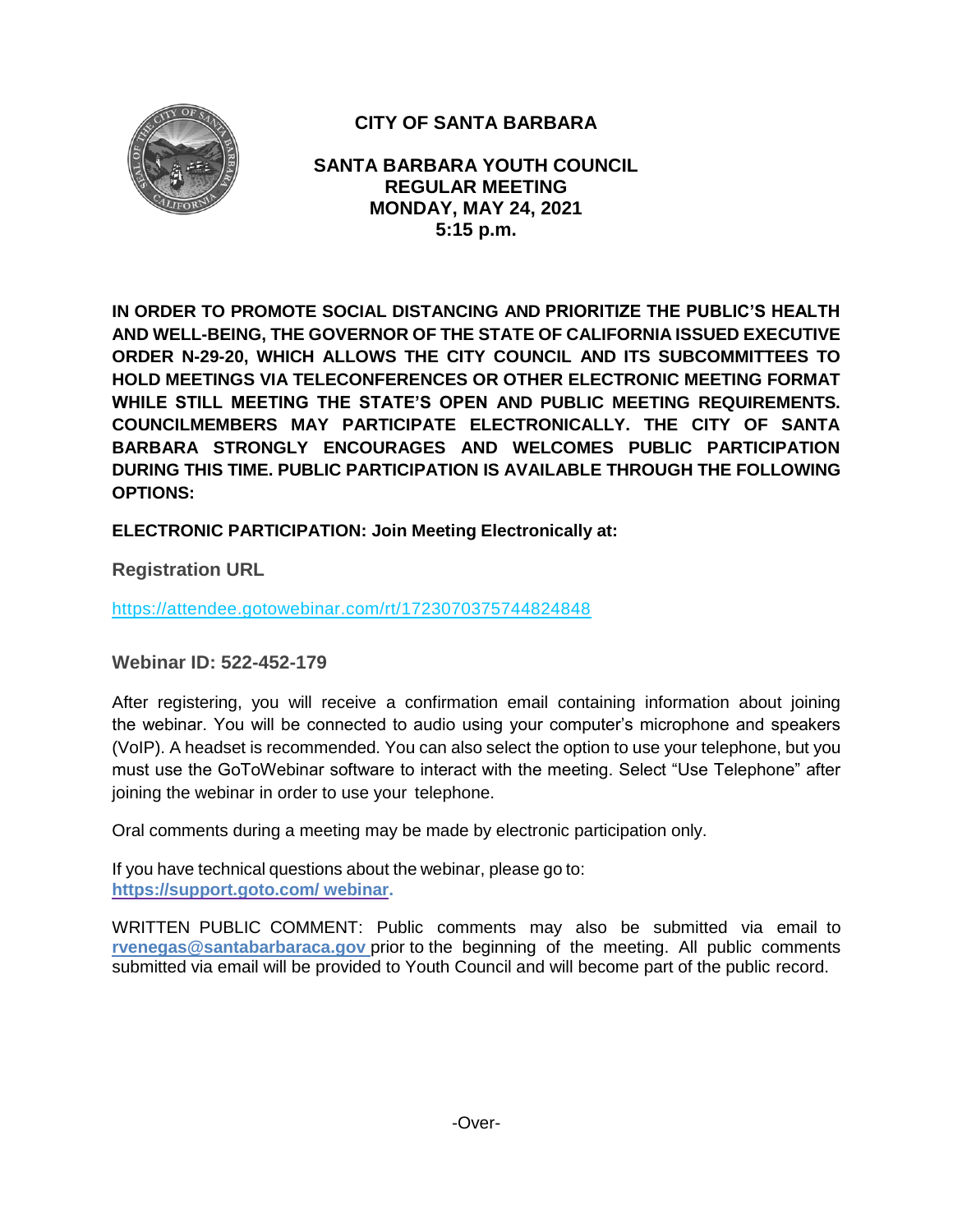## **AGENDA**

## **CALL TO ORDER**

## **ROLL CALL**

## **CHANGES TO THE AGENDA**

#### **PUBLIC COMMENT**

Any member of the public may address the Youth Council for up to two minutes on any subject within the jurisdiction of the Youth Council that is not scheduled for a public discussion before the Youth Council. The total amount of time for public comment will be 15 minutes.

#### **COUNCIL AND STAFF COMMUNICATIONS**

#### **CONSENT CALENDAR**

### **1. Subject: Approval of the Minutes – For Action (Attachment)**

Recommendation: That the Youth Council waive the reading and approve the minutes of the special meeting held on Monday, May 17, 2021.

#### **NEW BUSINESS**

#### **2. Subject: Youth Council Interviews – Discussion and Action**

The Youth Council will conduct interviews for new members and make recommendations to the Mayor and City Council.

### **3. Subject: Subcommittees – Discussion and Action**

Recommendation: That the Youth Council subcommittee members discuss current work tasks and take action if necessary:

- 1. Community Engagement
	- a) Moms Demand Action
	- b) Standing Together to End Sexual Assault

### **OLD BUSINESS**

### **4. Youth Council Updates - For Information Only**

Recommendation: That each Youth Council member take up to two minutes for updating the public on specific school related issues or events impacting their school or youth in general.

### **ADJOURNMENT**

**REPORTS:** Copies of reports relating to agenda items are available for review in the office